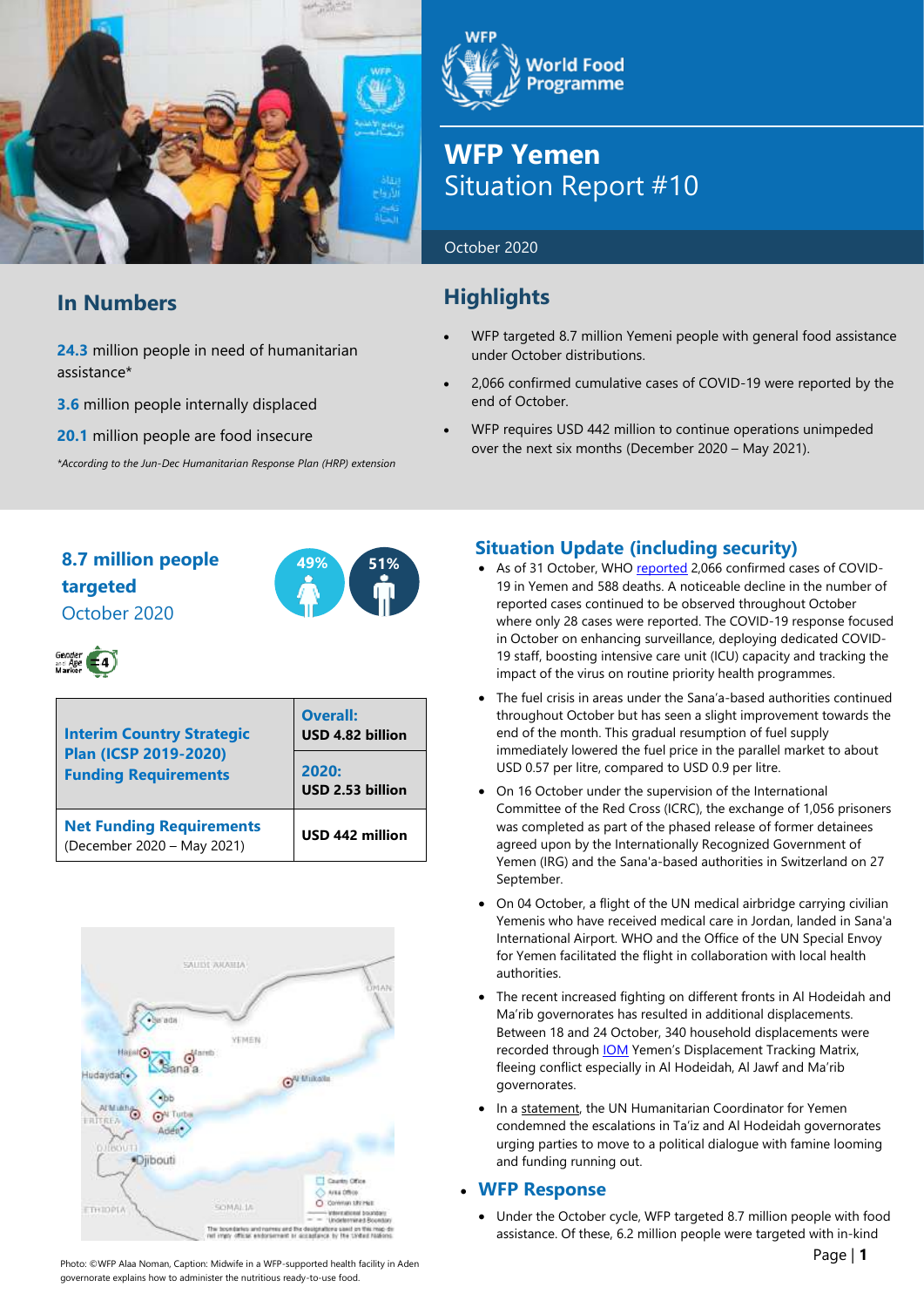food assistance, 1.6 million people with commodity vouchers and some 928,000 people with cash-based transfers.

- The September distribution cycle was concluded in October. WFP reached 8.1 million people with general food assistance. Of these, 6.1 million people were assisted with in-kind food rations, 1.6 million people with food vouchers, and over 900,000 people with cash assistance.
- In response to the increased fighting and large-scale population displacement in Al Hodeidah governorate in 2018, the UN established a Rapid Response Mechanism (RRM) in June 2018 to assist newly displaced persons and ensure their most immediate needs are met. Displaced families are provided with WFP Immediate Response Rations (IRR) sufficient for five days. In September, WFP distributed some 7,000 RRM kits to UNFPA and its cooperating partners.

# Store.

### **Livelihood** and Resilience Projects

- In September, WFP reached over 74,000 beneficiaries with cash transfers for their participation in food assistance for assets (FFA). Participants worked on over 197 assets, including rural road rehabilitation, water harvesting schemes and agricultural projects. Food for training (FFT) activities continued in Sana'a governorate where two hundred women were enrolled in a skills development and managerial training programme.
- On 06 October, WFP started a three-month personal mask production project in Sana'a governorate. A total of 30 women are enrolled in the project, all of whom participated in WFP's food assistance for training (FFT) activities. The produced masks are planned to be distributed to health workers and to WFP partners to be used in community activities.



### **School Feeding Programme**

• Under the October cycle, WFP reached some 590,000 students with the school feeding programme. Of which, Over 9,900 students were supported with freshly prepared meals via the healthy kitchens programme in Aden, which commenced on 04 October.

### **Nutrition Assistance**

- In October, WFP reached over 197,000 children aged 6 to 59 months and 127,000 pregnant and lactating women and girls (PLWG) with its Targeted Supplementary Feeding Programme (TSFP) to treat moderate acute malnutrition (MAM). For MAM prevention, WFP reached some 497,000 children aged 6 to 23 months with its Blanket Supplementary Feeding Programme (BSFP).
- Following increased demands due to the COVID-19 pandemic, the global shortfall in the production and availability of wheat soya blend (WSB+) continued in October impacting WFP's nutrition programme from the August distribution cycle, the shortfalls are expected to continue until December and affect around one million PLWGs.

# **Supply Chain**

- Under the October distribution plan, WFP dispatched over 79,000 mt of food under the general food assistance, school feeding and nutrition programmes.
- During October, supply chain locally procured 6,000 mt of mixed commodities under the October and November cycles.
- Shipping operations brought over 96,000 mt of cereals into the country in October. Shipping also received over 1,400 containers holding mixed commodities and 20 containers holding medicines and non-food items.

# **WFP** Page | **<sup>2</sup> Yemen** Situation Report #10 October 2020

# **Clusters and Common Services**

### -922. **Food Security and Agriculture Cluster (FSAC)**

• *Nothing significant to report*.

# **Logistics Cluster**

The Logistics Cluster supported 12 partners in October. It facilitated the sea transport of 125  $m<sup>3</sup>$  of relief items to Aden and Al Hodeidah on behalf of four partners. The cluster received into storage 53 m<sup>3</sup> of cargo, on behalf of one partner.

### **Emergency Telecommunications Cluster (ETC)**

- The ETC finalized two new emergency operations centres (EOCs) for the cholera response in Socotra and Ta'iz governorates. The cholera response in the new EOCs are expected to support around 1.3 million people. WFP and the ETC continue to provide technical support and management of the IT infrastructure in the 26 EOCs across Yemen.
- The ETC took lead in the implementation of new IT projects requested and funded by WHO in areas under the IRG control, namely at the Ministry of Public Health and Population (MoPHP), Aden University and Ameen Nasher High Medical Institute.

### **Bilateral Service Provision (BSP)**

• In October, BSP delivered around 1.2 million litres of fuel to WHO and 179,000 litres to UNICEF to support the uninterrupted services of hospitals and local water and sanitation services, respectively. Also, BSP continued its support to partners with shipping of 1,150  $m<sup>3</sup>$  of critical medical and infrastructure non-food items (NFIs) in October. Over 112,000 litres of diesel were delivered to NGOs and UN facilities.

# **Resourcing Update**

Based on the Interim Country Strategic Plan, WFP urgently needs an additional USD 442 million to ensure operations can continue unimpeded over the next six months as per the following:

| <b>Activity</b>                            | <b>Funding requirement in</b><br><b>USD</b> |
|--------------------------------------------|---------------------------------------------|
| General Food Assistance                    | 319 million                                 |
| Nutrition                                  | 63 million                                  |
| School Feeding                             | 15 million                                  |
| Livelihoods                                | 35 million                                  |
| <b>UNHAS</b>                               | 7 million                                   |
| Logistics Cluster                          | 2 million                                   |
| Emergency<br>Telecommunications<br>Cluster | 1 million                                   |